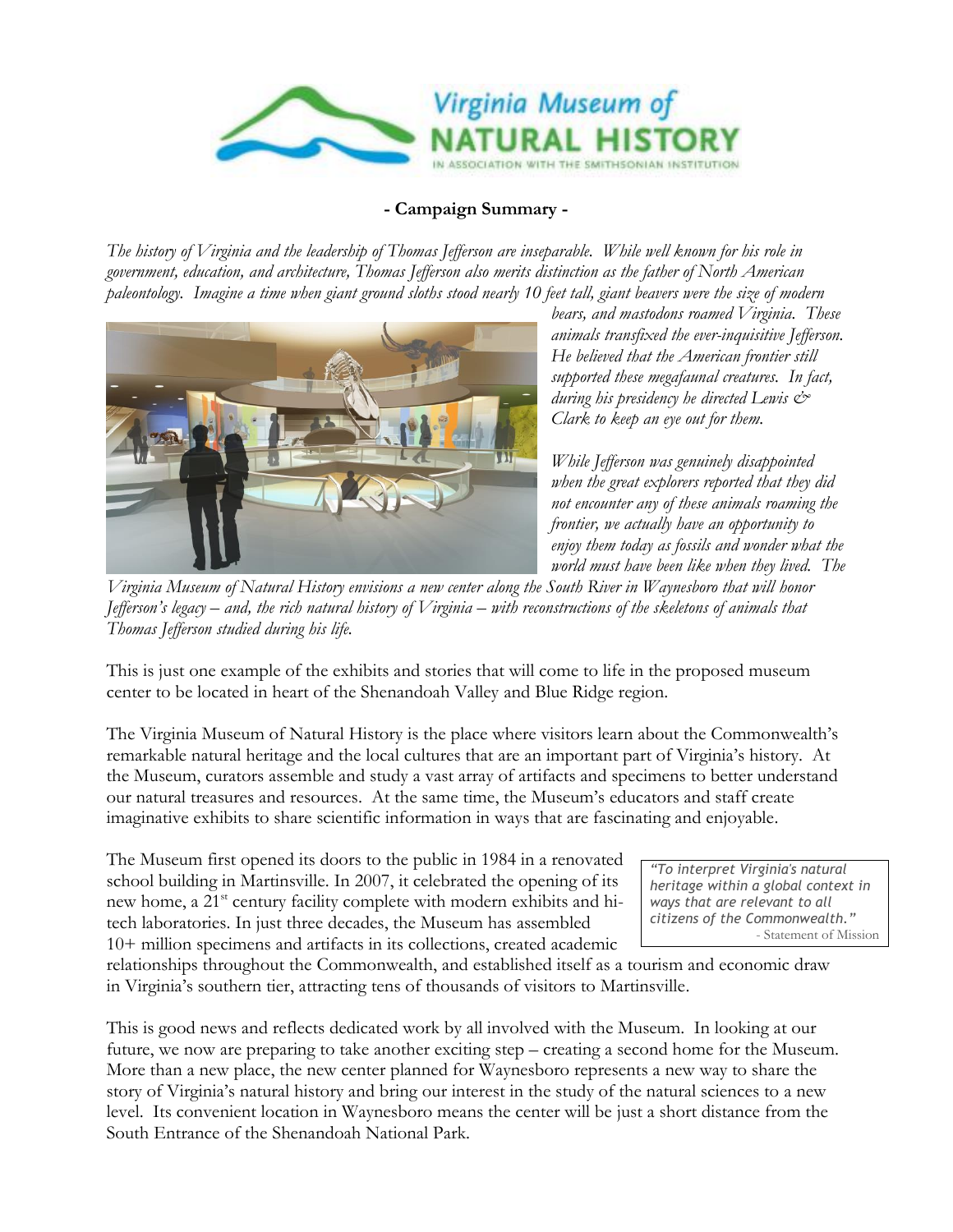Our center will fulfill this desire – and, so much more. It will not only have science-based exhibits, but it will also contain classrooms, meeting space, and a large child-friendly Playscape for our young visitors to participate in creative early childhood learning experiences. The focus throughout the center will be on the balance between entertainment and education. Parents and teachers will appreciate that all the exhibit information will align with the expectations of Virginia's Standards of Learning for Science. Visitors will find the experience one that not only informs, but also inspires.

With Waynesboro currently undergoing a renaissance, we believe this is an optimal time for this initiative. According to a study by Chmura Economics & Analytics, The proposed facility will draw more than 65,000 people to the downtown area annually who otherwise might not visit providing \$1.8 million in economic benefits. Once there, visitors also will have opportunities to visit the Wayne Theater, Constitution Park, the South River, and the area's many shops and restaurants. Our center will anchor an array of commercial,



cultural, and recreational activities to mark Waynesboro's emergence as a destination city.

Simply, this is the right time and place for the Virginia Museum of Natural History to branch out. It's the right time to create a place in Waynesboro that reflects our values, enriches our programs, and meets the needs of Virginia for an expanded focus on nature, the environment and our natural history. To fulfill this aspiration, the Museum aims to raise \$10 million to provide the financial resources for a state-of-the-art natural science interpretive center that sets a new standard for excellence. It will have the kind and quality of facilities needed to best serve the people of Virginia and our visitors from throughout the United States and beyond. To date, the city, community organizations, and individuals have secured more than \$280,000 in cash and firm commitments for the new center. It's the right time to take this step.

The Virginia Museum of Natural History operates as an agency of the Commonwealth and – through the Virginia Museum of Natural History Foundation – its operating revenue reflects a combination of philanthropic support and public sector funds. This partnership was evident in 2007 when the Museum's home facility in Martinsville was built, at a cost of \$22 million, with both public sector and charitable contributions funding the construction project.

Looking ahead –

- We have initiated discussions with Commonwealth officials to identify potential funding opportunities for the center, through budget appropriations and an anticipated bond issue.
- We anticipate drawing on our strong track record in attracting grant funds for this project. Over the years, we have raised several million dollars through the National Science Foundation, the Institute for Museum & Library Services, and the National Geographic Society.
- A critically important milestone recently was reached when the City of Waynesboro agreed to provide one half acre on Main Street and related services worth roughly \$165,000 for the center.

Your support of this campaign will help bring this educational, scientific, and tourism asset to Waynesboro. By your investment in this new center, you will be creating a cornerstone for the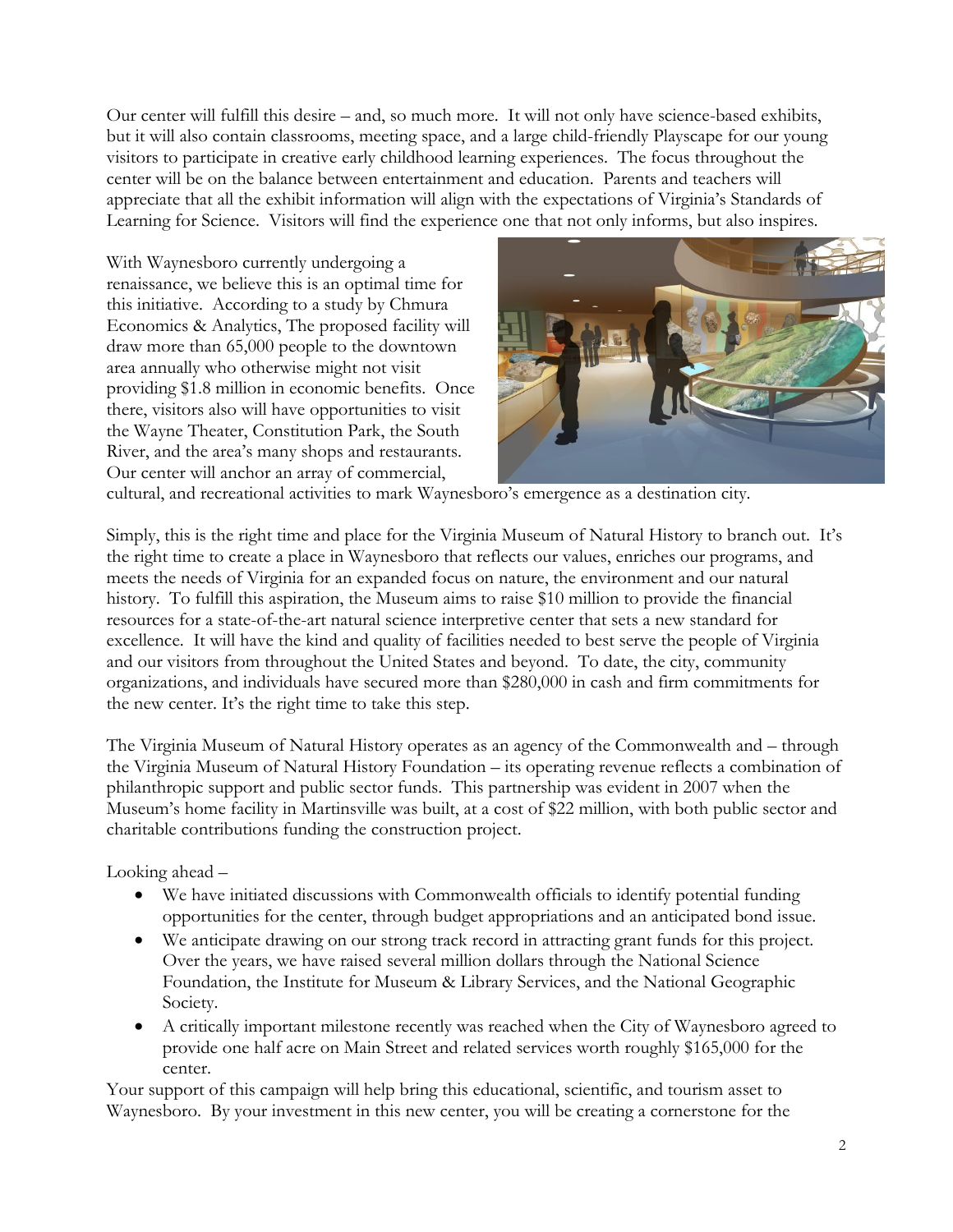Shenandoah Valley's educational and cultural community. You will touch the lives, the passions, and the imaginations of the individuals, families, and students who visit the Center as well as our talented behind the scenes professionals and volunteers, our curators, scientists, and visiting faculty members, and all those who share a deep appreciation for the natural sciences and our own Commonwealth's rich natural history.



We believe you will see that our priorities in this campaign will enhance the lives of those who call this region home – and who visit our region – in multiple ways. The new branch of the Museum in Waynesboro will add important exhibit space and environmental classrooms; enhance laboratory capacity to explore, understand, and conserve the ecology of the region; and foster collaborative ventures with local

college & universities unlike anything being done anywhere in the Commonwealth. Your support will propel us into the future. Here is a brief overview of our plans –

# **- Highlights of Our Campaign Initiatives -**

### **The Waynesboro Natural Science Interpretive Center \$5,400,000.**

The heart of the campaign is the construction of a 20,000 square-foot facility to serve as a new and permanent second home for the Museum. Within the center, we envision an array of activities that will bring the wonders of our natural history to patrons and the entire region in new and exciting ways.

- When you enter, you'll first see an attractive and dynamic landscape of exhibits. The Museum will use its extensive collections to interpret natural history with a focus on the unique and beautiful resources of the Shenandoah Valley and the Blue Ridge region.
- Exhibits will feature the South River, site of aquatic study by more than a dozen universities.
- The Big-Levels Salamander is a small terrestrial salamander found nowhere else on earth other than a high mountain ponds 15 miles south of Waynesboro. Its presence at the center will be a testament to the ecological distinctiveness of this part of Virginia.
- Past peoples of the region will be explored, as well as fossils representing ancient life that once lived here.
- In the center's open space, the curators will focus on a steady stream of special exhibits to keep the galleries dynamic and fresh. The open space also will be ideal for private events. Imagine attending a reception or dinner in the presence of the creatures that riveted Jefferson!

With a commitment to forging collaborations in the community, we are exploring strategies to engage scientists and educators from Waynesboro's near-by colleges and universities in joint research and educational sessions for school-age visitors and K-12 classes. Our multi-use yearround facility will offer creative opportunities for local undergraduate students and their faculty mentors to engage in laboratory research and present their discoveries as special exhibits and educational programs.